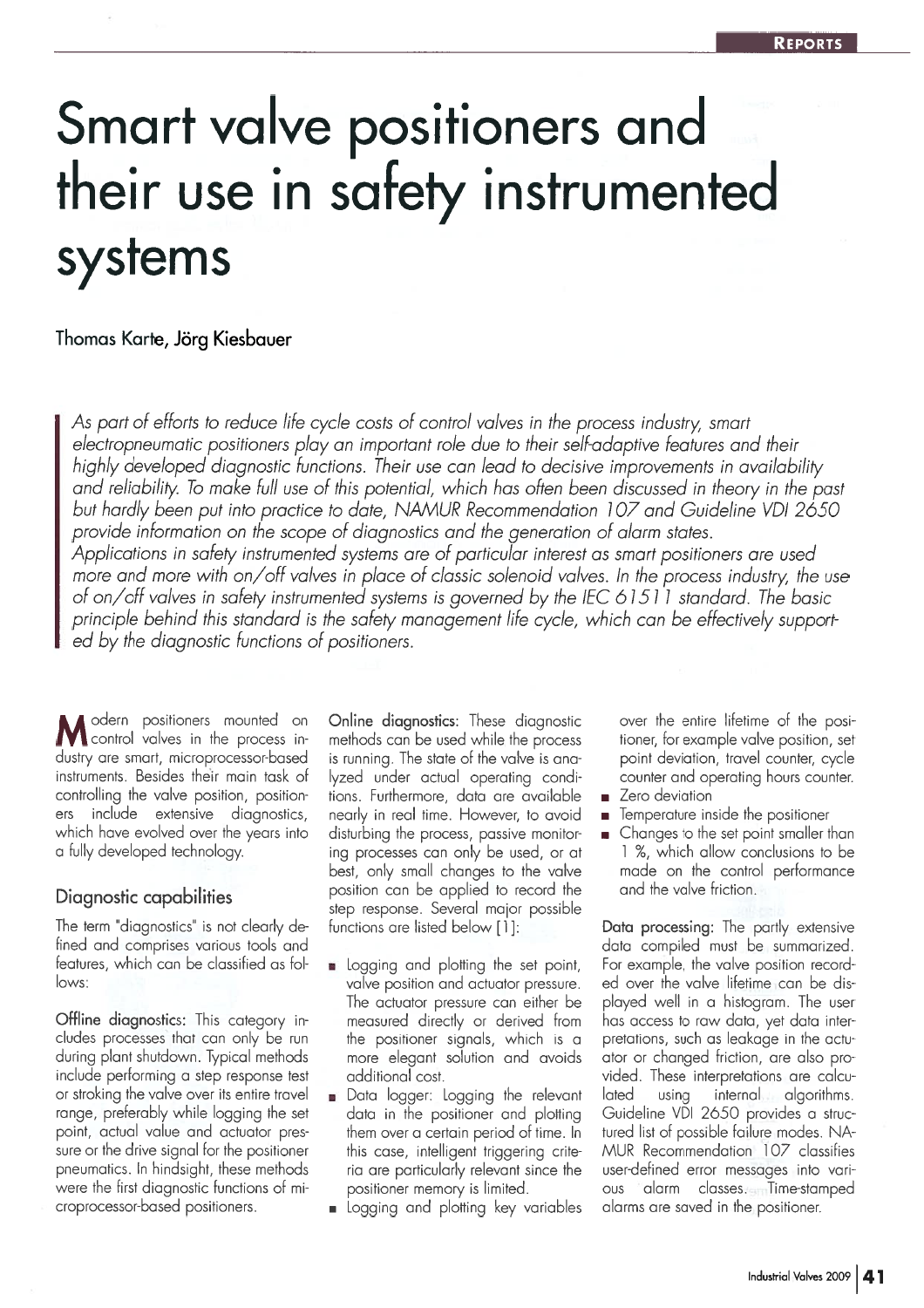#### Table 1: Detectable faults and diagnostic methods

| Fault                                         | Reference used by diagnostics                                                      |  |
|-----------------------------------------------|------------------------------------------------------------------------------------|--|
| Set point deviation                           | Directly from the raw data                                                         |  |
| Valve friction                                | Step response test, hysteresis test                                                |  |
| Valve shut-off impaired<br>(internal leakage) | Zero shift, external ultrasonic sensor                                             |  |
| External valve leakage, packing leckage       | Packing chamber monitored by external pressure switch,<br>change in valve friction |  |
| Packing or bellows wear                       | Travel counter, cycle counter, change in valve friction                            |  |
| Valve plug wear or damage                     | Zero shift, change in valve friction around zero point                             |  |
| Actuator spring broken                        | Pressure/travel characteristic                                                     |  |
| Unstable control performance                  | Travel sensor, system deviation histogram                                          |  |
| Changed process characteristic                | Valve position histogram, cycle counter, cycle counter<br>histogram                |  |

#### Implementation strategy

On-board diagnostics: The first diagnostic methods were implemented on <sup>a</sup> computer and not in the positioner itself. Now low power consumption and bet ter microprocessor performance make it possible to implement diagnostics in the positioner itself. As <sup>a</sup> result, online com munication between the positioner and <sup>a</sup> computer while the diagnostics are running is no longer needed. Diagnos tics can now be performed continuous ly, in the ideal case over the whole life-<br>time of the valve. Similar to an airline's flight recorder, data are recorded continuously and are available in real time or at any selectable time before or after the event to be analyzed.

Intelligent analysis of internal position er signals means that additional sen sors are largely redundant, which re duces cost and technical complexity to an absolute minimum. This minimalist approach also increases the reliability of the positioner as well as the imple mented diagnostic features.

HMI (human machine interface) pro vides access even to complex diagnos tic data in the positioner or using com munication.

External sensors in special cases for ex ample for leakage detection or pressure monitoring of <sup>a</sup> control chamber to detect packing leakage.

Auto-tune: Zero and span calibration, control parameter optimization and monitoring of correct positioner attachment are performed automatically with out any user interaction. Auto-tune must be implemented in the positioner itself without relying on external resources.

# Scope of valve diagnostics

Diagnostics target the behavior and the condition of the positioner and the mounted valve. Additionally, conclu sions can be made on the entire process, provided they affect the valve's control performance. Table 1 lists faults that can be detected.

Diagnostic objectives include:

**n** Increased availability due to early detection of valve wear or damage

- Changeover from scheduled maintenance intervals to maintenance on demand
- **I** Improved process yield due to improved control accuracy and stability

# On/off valve diagnostics

On/off valves are operated in either open or closed position. Accordingly, they are usually fitted with <sup>a</sup> solenoid valve to operate them and with limit switches to indicate the valve position. Besides requiring the best possible availability, reliable operation is of pri mary concern regarding these valves. The valve diagnostics have to answer the question on whether the valve will move on demand despite not having been moved for years. This makes the use of positioners with diagnostic func tions safety-relevant. By applying the methods of IEC 61508/IEC 61511, the achieved degree of safety can be quantified by determining the reliability data (Figure 1).

The following diagnostic methods are particularly important for on/off valves:

#### Partial stroke test

This test can be performed while the process is running. The on/off valve <sup>i</sup> stroked, for example 10 % from its open position in the closing direction.



Fig. 1: Example for automation of an on/off valve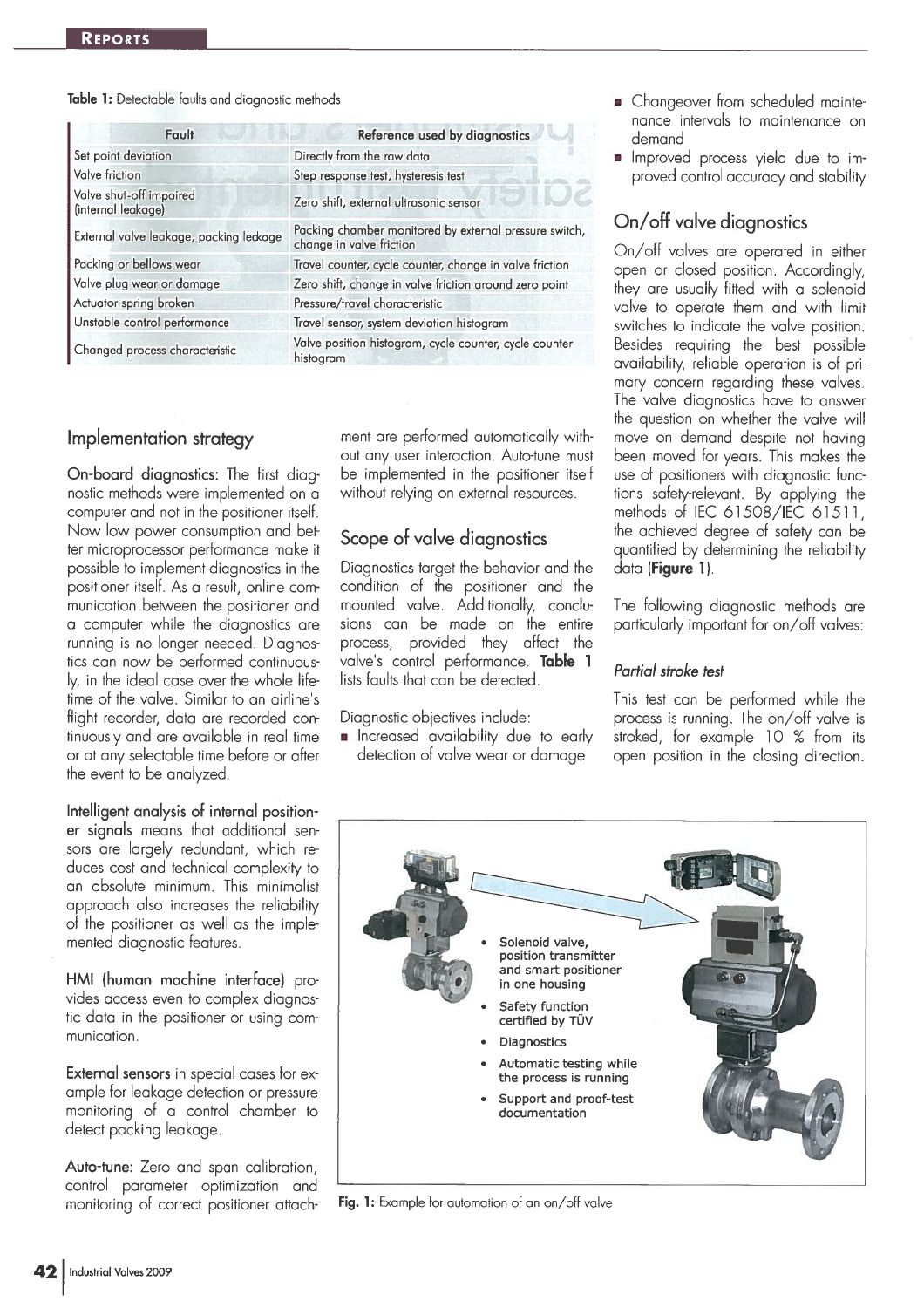

Fig. 2: Partial stroke test logged by the positioner

**Table 2:** Information gained from partial stroke test

| <b>Inductive limit</b><br>switch. | Partial stroke test,<br>step response | Partial stroke test,<br>ramp function | Diagnostic alarm                                                  |
|-----------------------------------|---------------------------------------|---------------------------------------|-------------------------------------------------------------------|
| x                                 |                                       |                                       | Valve in closed position                                          |
|                                   | х                                     | χ                                     | Exact valve position and set point<br>deviation                   |
|                                   |                                       | х                                     | Valve transit time                                                |
|                                   |                                       | Х                                     | Dead time                                                         |
|                                   |                                       | х                                     | Uniform valve stroking                                            |
|                                   |                                       | х                                     | Overshooting                                                      |
|                                   |                                       | X                                     | Actuator pressure (breakaway torque,<br>friction)                 |
|                                   |                                       |                                       | Operating hours counter (NAMUR<br>Recommendation NE 107)          |
|                                   | х                                     |                                       | Permissible temperature exceeded<br>(NAMUR Recommendation NE 107) |

or "Test not OK". Alarms can be as signed to these test states, which are in dicated either using digital communica tion or a switching binary output. F**igures 3** and **4** impressively demonstrate how changed friction is shown in a travel histogram. By way of example, both test methods — step response and ramp function — are performed. In both cases, the effect friction has, for exam ple on the dead time and control per formance, is easily recognizable and, as a result, can be diagnosed. Due to the high dynamics of the step response test, <sup>a</sup> high initial force is required. The actuator must be completely vented, which is easy to recognize in Figure 3. The ramp function (Figure 4) works closer to a balance of forces. In this test, the amount of air that the actuator vents isan excellent indicator of how much force the actuator has to apply. By mon itoring <sup>a</sup> threshold value for the actuator pressure, an alarm can be generated if the friction changes to warn that main enance may be needed.

#### Full stroke test

Safety instrumented systems must be tested at regular intervals to prove their full functioning. The proof test interval is currently one year in most plants used in the process industry, while much longer est intervals are common in the petrochemical industry. Normally, this test in volves the valve being closed under su pervision and then the test result being

As a rule, this does not affect the process, ye<sup>t</sup> provides evidence that the valve can still be moved. The stroking procedure can be specified in detail by entering the corresponding parameters start point, end point, initialization and maintenance times, type of stroking ramp or step responsel. To preven<sup>t</sup> over shooting or other unwanted operating states, cancelation conditions, such as test duration, overshoot and minimum actuator pressure, can be defined for the test. The partial stroke test supplies in-depth data: travel histogram, actua tor pressure trend, dead time, t63, t93, overshoot etc. (**Figure 2** and **Table 2**).

The analysis of these parameters pro vides a higher-level test status: "Test OK"



Fig. 3: Step response – increased friction detected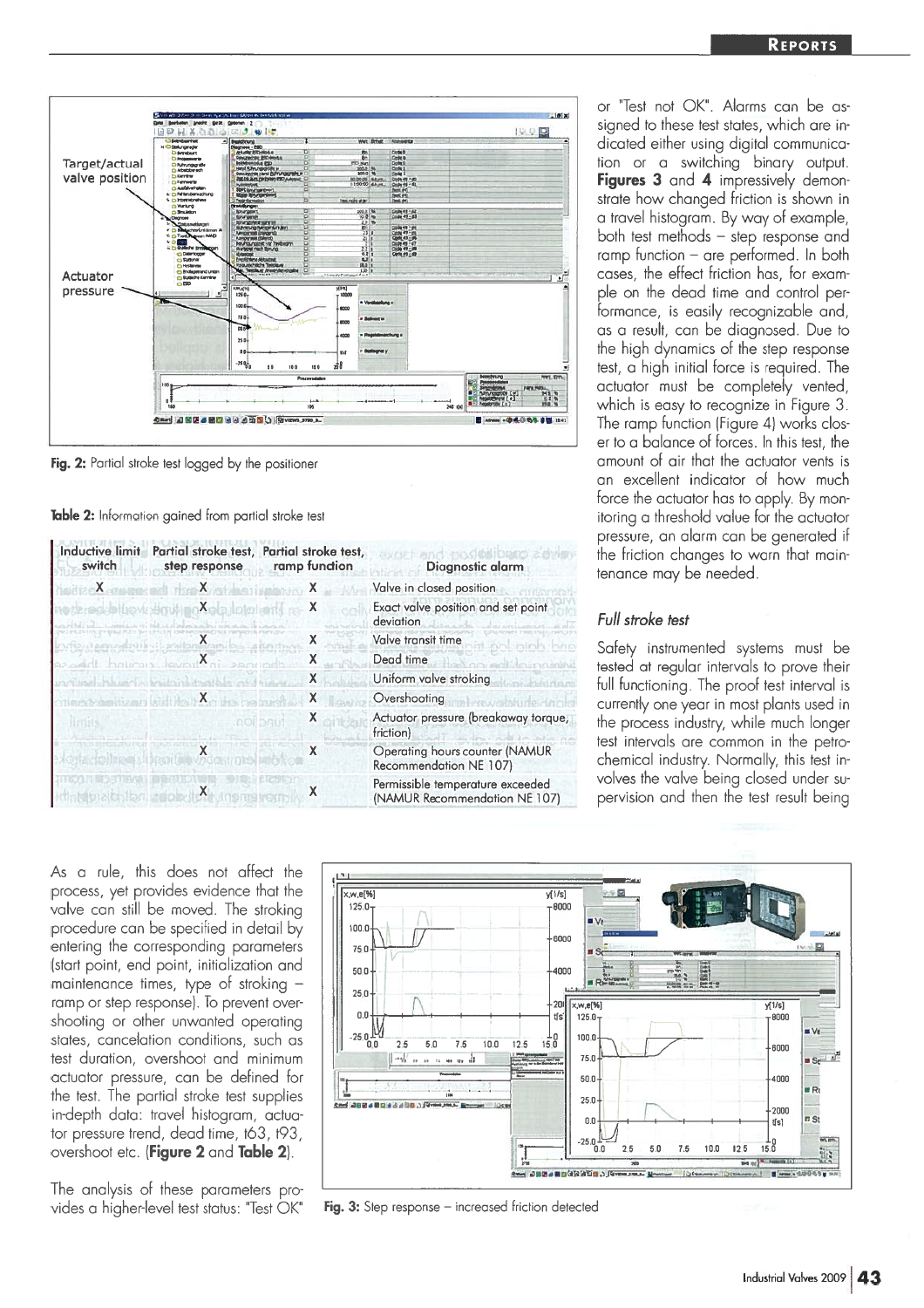

Fig. 4: Ramp function – increased friction detected

documented. This test method can be automated using <sup>a</sup> positioner. The data gained by the positioner are substantial (precise measurement or detection of dead time, closing time, end position, uniform valve stroking over the entire travel range etc.). In addition, the auto mated, time-stamped records of the test results saved in <sup>a</sup> database provide <sup>a</sup> considerable gain in test reliability and diagnostic validity. By comparing the test data with previous test data, trend

statements can be made about the valve's condition.

#### Monitoring spurious trips

The previously described data logger and data log triggering allow the func tioning of the on/off valve to be docu mented in the event of an unscheduled plant shutdown (spurious trip) as well. The positioner records the spurious trip on site at the valve. The data are saved



Fig. 5: Spurious trip recorded

in the non-volatile memory of the posi tioner and can be read out at any time after the event as documented evidence for the flawless functioning of the valve and for further analysis (Figure 5).

#### Advanced ideas

Three ideas are briefly outlined in the following:

- When an on/off valve is activated by <sup>a</sup> solenoid valve, the full supply pressure is applied to the actuator. This is often higher than the pressure needed by the actuator to overcome the force of its return springs. This ad ditional pressure leads to <sup>a</sup> dead time during closing, which can amount to several seconds and reach <sup>a</sup> critical level in some plants. In contrast, <sup>a</sup> positioner would be ca pable of controlling the position of the on/off valve in the open posi tion. The pneumatic actuator would be supplied with exactly the pressure required to reach the open position. The total closing time would be short ened considerably this way. Further more, diagnostics, such as small changes in travel around the set point to detect friction, could be per formed as par<sup>t</sup> of this position control function.
- **Modern, conventional partial stroke** tests are performed with <sup>a</sup> ramp movement that does not disrupt the flow of the medium through the valve. Ramps of approx. 10 % are typically used, which do not restrict the effective cross-section of the flowing medium to correspond with the characteristic, for example, of ball valves. Figure 6 shows such a measurement. Closing the valve further, to <sup>a</sup> position of approx. 80 % for example, affects the medium flow (Figure 7). This test method would considerably enhance the diagnostic coverage, allowing the functioning and integrity of the throttling element to be assessed.
- By using a positioner on a safety valve, the solenoid valve would be no longer be needed at all as the venting of the actuator in case of emergency shutdown would be tak en over by the positioner. Positioners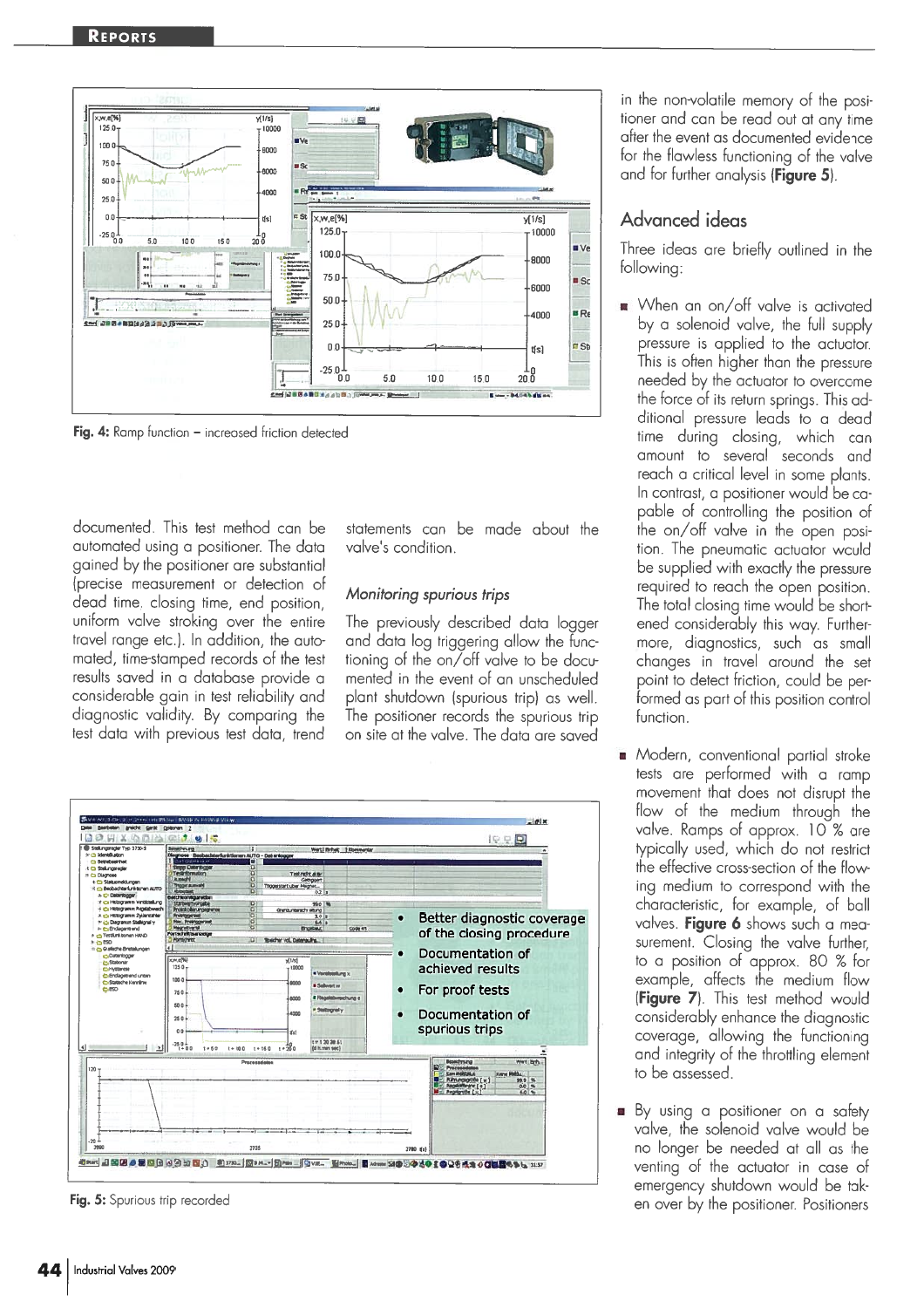with the corresponding certification are already available.

Figure 8 shows an optimal configuration according to today's knowledge of field units and their connection to <sup>a</sup> con trol system. It meets all requirements: • Partial stroke test

- •Full stroke test
- • Monitoring and logging of spurious trips, documentation of valve stroking over the entire travel range
- Controlling of the valve in open posi tion
- Optional digital communication with a higher-level asset managemen<sup>t</sup> sys tem.

It is beyond the scope of this short arti cle to compare this configuration to oth ers that are in use today.

# Diagnostics using smart positioners in association with IEC 61511

Plant operators in the process industry must meet the following requirements re garding safety instrumented systems:

- Systematic failures must be eliminat  $\blacksquare$ ed,
- Statistical failures must be calculated which must be below the specified limits,
- Architectural constraints: The general guideline is that 511. 2 instrumentation can be equipped with single chan nels, while redundancy is generally required for SIL 3 (this statement is actually <sup>a</sup> shortened summary of the sophisticated statement of the stan dard).

### Systematic failures

The crucial point behind the ideas and demands presented in the standard is the implementation of the safety life cycle [7]. To avoid systematic failures, an exact understanding of the process and the resulting valve sizing are criti cal [2, 3]. The requirements of the safe ty life cycle regarding safety valves can be supported by <sup>a</sup> smart positioner with diagnostic capabilities as follows:

**Mounting and start-up (monitoring to** ensure correct attachment of the po sitioner, correct assignment of the BPCS outputs, proper functioning, performance data, such as transit



Fig. 6: Partial stroke test: flow rate unaffected

time, exact end position etc., docu mentation of achieved resultsl

- Maintenance Iproof tests automati cally performed, performance data of the safety circuit, documentation of achieved resultsl
- Documentation of spurious trips Imonitoring and time-stamped log ging of spurious trips, provision of data to analyze the behavior of the safety circuit)
- Documentation of safety circuit be havior, support in compiling data for proven-in-use rating

#### Statistical failures

Partial stroke testing while the process is running has already been outlined. The objective of partial stroke tests is to ex tend the plant running time, i.e. longer intervals between proof tests. The maxi



Fig. 7: Flow rate slightly reduced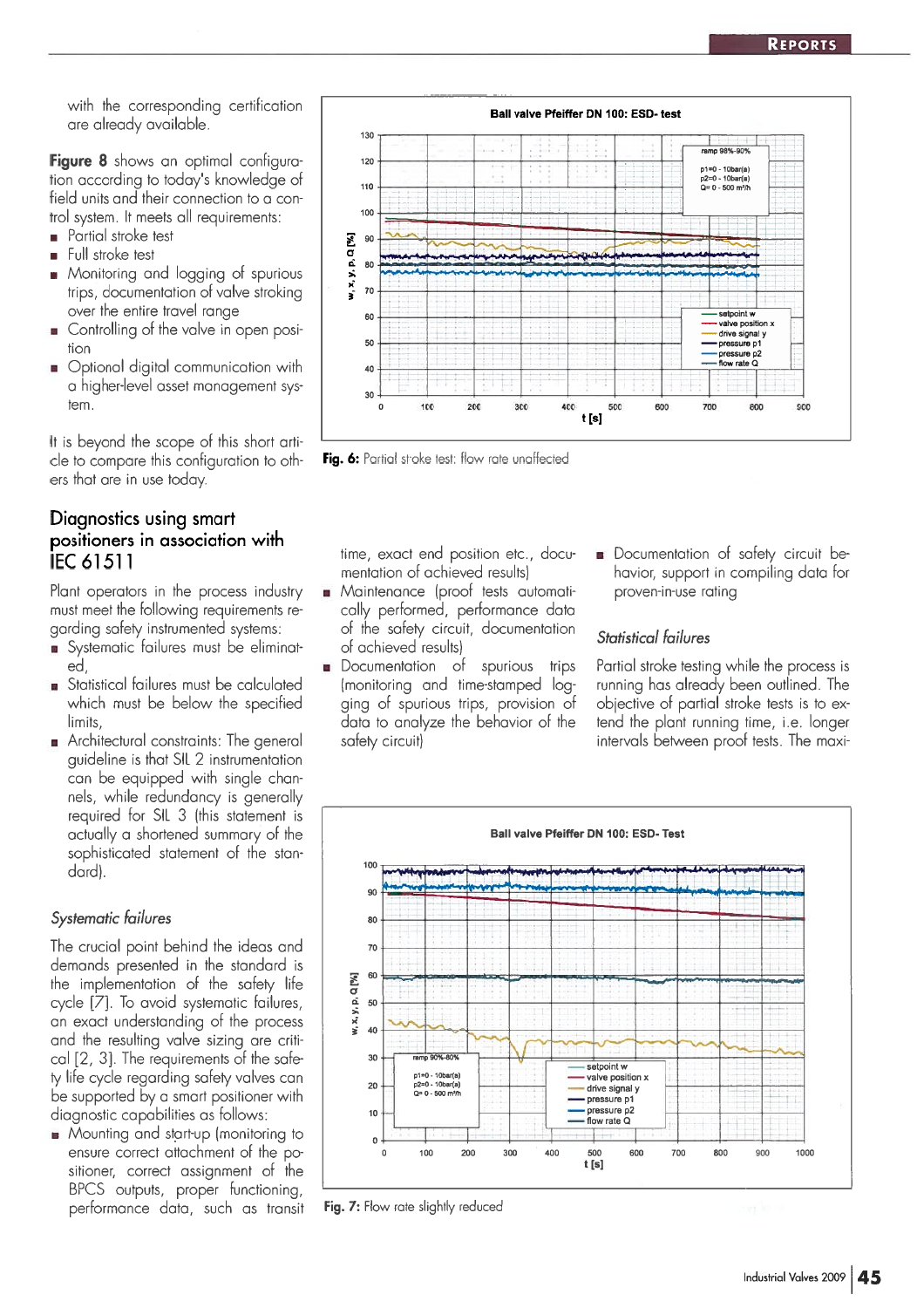



mum interval between tests can be de termined quantitatively by the PED and assignment to the desired SIL (safety in tegrity level):

 $=DC \times \lambda_d \times Tl_a/2 +$  $1-DC$ )  $\times \lambda_d \times (\Pi_m/2)$ 

 $\lambda_d$  = Dangerous failure rate

 $\mathsf{\Pi}_{\mathsf{\alpha}}$  = Partial stroke testing interval

 $\Pi_{\sf m}$  = Interval between proof tests  $DC = Diagnostic coverage factor [4]$ 

The diagnostic coverage factor is par ticularly important in this case as it spec ifies the percentage of failure modes that can be detected by the online di agnostics in relation to the dangerous failure rate. This definition results in the following requirements:

- All failure modes must be analyzed and known
- The applicability of the diagnostic methods must be known



Fig. 9: Effects of partial stroke test

The process conditions in the chemical industry are manifold and vary consid erably. As <sup>a</sup> result, the requirements <sup>p</sup>laced on <sup>a</sup> safety valve cannot be generalized but need to be examined for each case of application [5]. This proves that the user's request to the manufacturer to specify the exact diag nostic coverage factor is not eligible. The manufacturer can and must make statements concerning:

- $\;\;\;\;\;$  The available diagnostic methods
- • Reliability data for valve and pos<sup>i</sup> tioner together with their sources
- • Instructions for the intended use of valve and positioner

<sup>A</sup> realistic diagnostic coverage factor may be between 50 % and 80 % de pending on the process. Nevertheless, the factor may also differ in some cas es. This results in <sup>a</sup> possible extension between proof tests by a factor of approximately two (**Figure 9**) [6]. Assumptions that much higher values, for example <sup>a</sup> factor of five, are achievable, are to be examined scrupulously to ensure validation of all assumptions and also be correlated with operating exper<sup>i</sup> ences.

#### Architectural constraints

In compliance with IEC 61511, it is not possible to reduce the requirements on the HET (hardware fault tolerancel by performing partial stroke tests.

# Conclusion

- **u** Valve diagnostics performed by positioners are <sup>a</sup> fully developed technol ogy, which can be used beneficially on control valves as well as on/off valves.
- Replacing the solenoid valve on on/off valves by <sup>a</sup> modern position er with diagnostic functions en hances the reliability and can extend the interval between proof tests.
- EC 61511 provides guidance for a quantitative assessment of the relia bility of safety instrumented systems and the effect caused by using differ ent instrumentation versions. This as sessment can be included in the esti mation and evaluation of investments and life cycle cost.